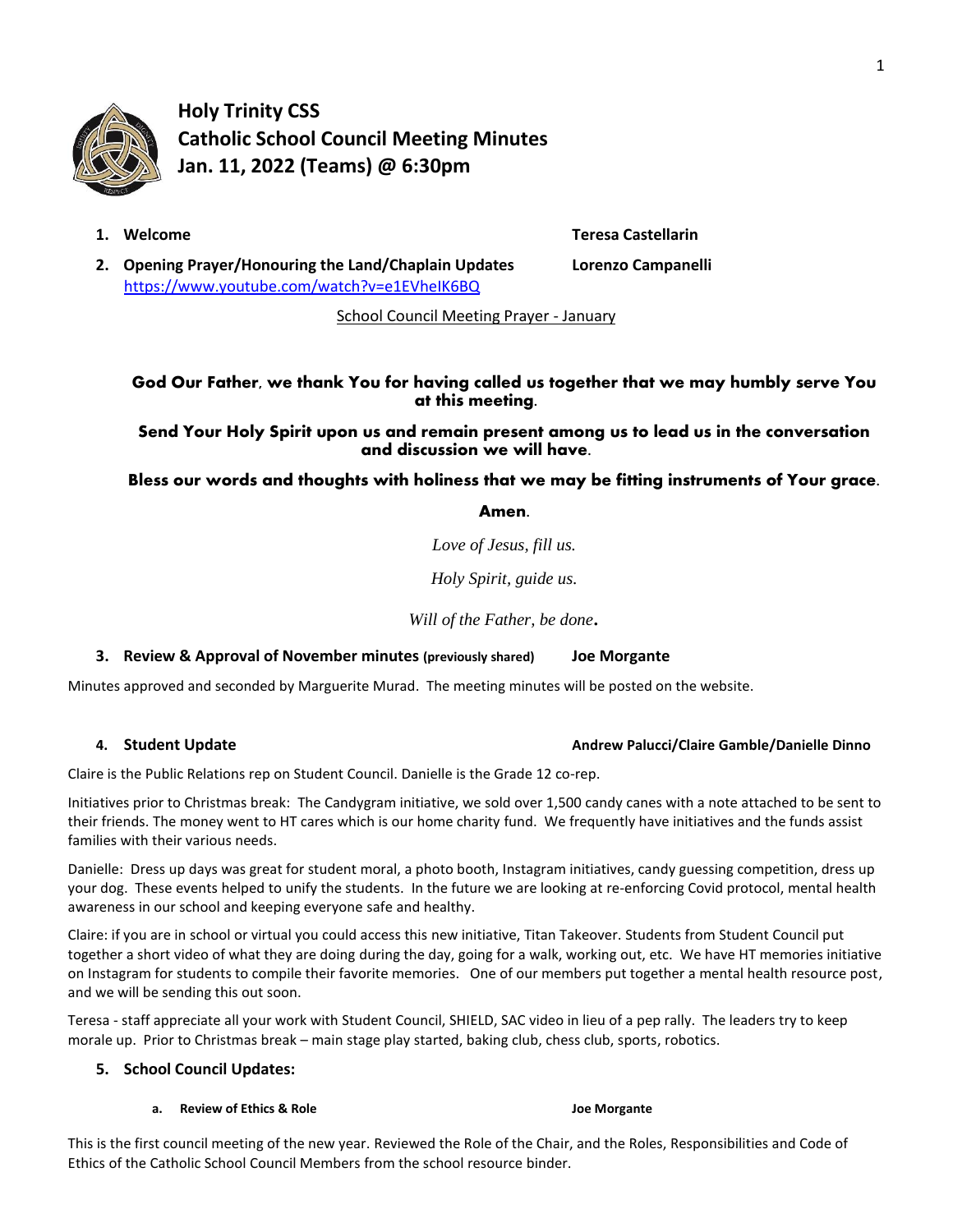Once you have a child in secondary school, it can be hard to find out what is going on/what is happening. There are multiple sources of information:

- School website
	- o HT website has updates, daily announcements, administrators and staff e-mails are listed.
- Social Media Twitter, multiple Instagram accounts
	- o Twitter and Instagram are used daily by staff
- My School Day app has daily announcements, reminders for Covid protocols, some teachers have a channel. This is an app that you can download, post your calendar, see the student agenda.
- School Messenger is an attendance app for Parents and Administration uses it to send e-mails to the whole school, certain grades etc.

Discussion surround having a school Facebook page – and it was decided it was not necessary with all the other sources of information.

We can send out another e-mail to parents that lists all of our Apps.

Kelly Field asked if there a way to have a central list of Instagram accounts? Parents need to know where the sources of information are. Marco mentioned that on the top right corner of our website is the Instagram and Twitter Icons.

#### **Treasurer's Report**

Marguerite Murad– our Catholic School Council has \$2,510.00 in our account. We are waiting for \$500.00 from PIC – Parent Involvement Committee. This money comes from the Ministry of Education to be used for school initiatives

#### **Oakville-wide initiative**

Three principals in Oakville (Adriano Perusin, Josie Halycz and Teresa) discussed the possibility of having an Oakville-wide initiative held at Holy Trinity during education week which is at the beginning of May. They would like to bring in community organizations to set up in the Atrium or Gym. We would combine our funds, and hopefully the Board will be supporting this as well.

#### **Parish Updates**

Erin Bell – speaking of behalf of MMOG parish. Jan. 17<sup>th</sup> the parish is launching Bible Study via Zoom meeting from 7 to 9pm. Check the parish website if you are interested. Adoration Chapel opened on January  $1<sup>st</sup>$  for Perpetual Adoration. This will be available to everyone.

Our parish runs a conquest, boys and girls age 5 to 8, meeting Friday nights at St. Andrews School. Info is also on MMOG website.

The youth groups are looking for vocalists and instrumentalists. The second Sunday of the month is a youth led mass. They are encouraging youths to join.

St. Michaels parish – has a program for young adults, senior students. Life, Love and Theology for the Body – Thursday evenings at 9:00 pm for 10 weeks

Holy Trinity Croatian parish has a 7:00 pm mass Monday to Friday and weekend masses.

St. Joseph Ukrainian parish is closed to public due to Covid. All Liturgies are on-line it is on-line.

#### **c. Fundraising Dali Varma**

Catholic Parent Council supports student groups, plays, robotics, grad awards and HT families in need through their fundraising dollars. There is an application process.

Dali Varma is looking at opportunities and would appreciate input regarding a few suggestions for a fundraising initiative.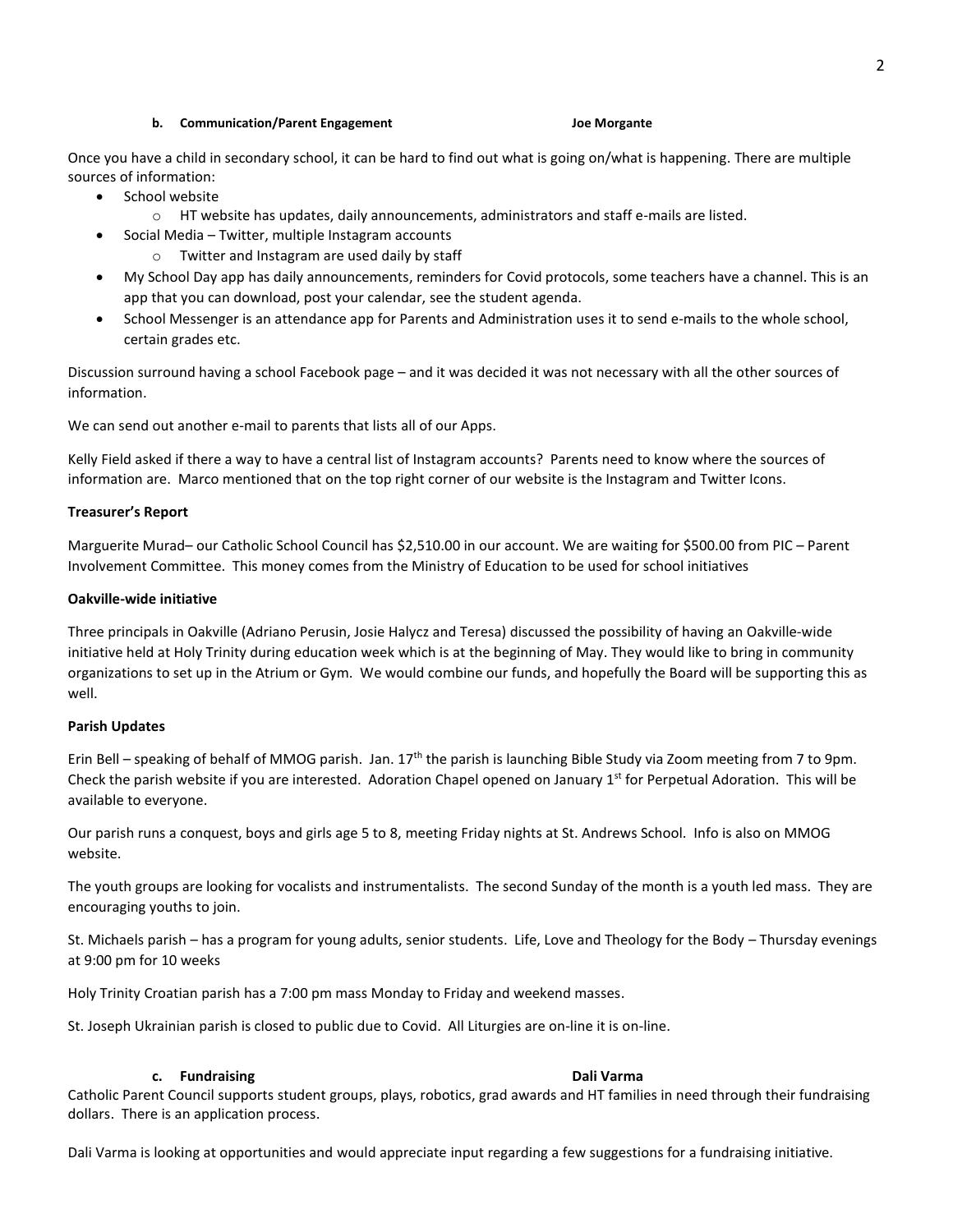- Purdy's chocolates. We would start this at the end of February, based on sales, we will earn a profit and the delivery would be around Easter.
- Cobbs parents purchase on SchoolCash on-line and a portion is given back to the school. Scones, hot cross buns.
- Indigo 15 percent back

We are looking for responses if you think any are these are valuable? Do you think families would support this? Generally people seemed interested, even in multiple initiatives.

Jen – often reminders being sent out to parents would assist this initiative.

Joe, Dali and Teresa will meet to discuss the best way to approach this.

# **6. Vice-Principal's Insights Marco Di Muzio**

#### **a. AP Updates**

Our grade 12 class is increasing in numbers, Quad 1 subjects students registered for AP exams. Quad 2 registration is open and Semester 2 registration for exams will open in a few weeks

Grade 9 new registrations are in. We received 230 applications and we are hoping to bring in 200 students, acceptances will be going out in a few weeks.

AP exams last year – we had 17 students write. School average was 3.6. Two students scored in the 5 range, several in the 4, 2 students received credits in advanced placement for University

# **b. OSSLT**

Our grade 11 cohort wrote in late November into early December. Results will be in January. Grade 10 cohort writing March 22 to early May – being scheduled. This will take a number of days to complete.

# **c. Mark Reporting**

You have received an email with the dates. Mark to date went out on Friday afternoon – this is an updated mark of your child's progress. Final mark for this quad will be around February 10.

# **d. Other**

We have lent Chromebooks to students during virtual learning for the first 2 weeks of January.

Synermail to grade 10 and 11 families for students interested in being a Board Trustee for next year. Applications are due this week.

Lindsay – In December our school had a lot of enthusiasm. My colleagues have been bringing this into the new year virtually. We are building relationships and thank you to everyone.

# **8. Principal's Talk Teresa Castellarin**

#### **a. Grad Update**

We are planning for an in-person graduation ceremony and a prom this June. Please recognize this is a plan and there are no guarantees. It will be dependent on safety protocols and Public Health directives. If needed, we can do a virtual ceremony. There is a video going out to graduates tomorrow.

- We held the sunrise event for our graduates in September where they received a shawl/blanket.
- There is a graduate D2L, your students have access to this so please ask them to show you.
- Starting in February there will be Grade 12 exit survey and everything is in place for them to move forward after graduating.
- A meeting was held today and there might be a need for some students to return next year, might not feel ready to leave, there are options for them.
- March 28 to April  $8 -$  Grad photos
- Valedictorian packages and initial meeting will be held at the end of March

# **7. Teacher Update Lindsay Ward/Paul Cushing**

# 3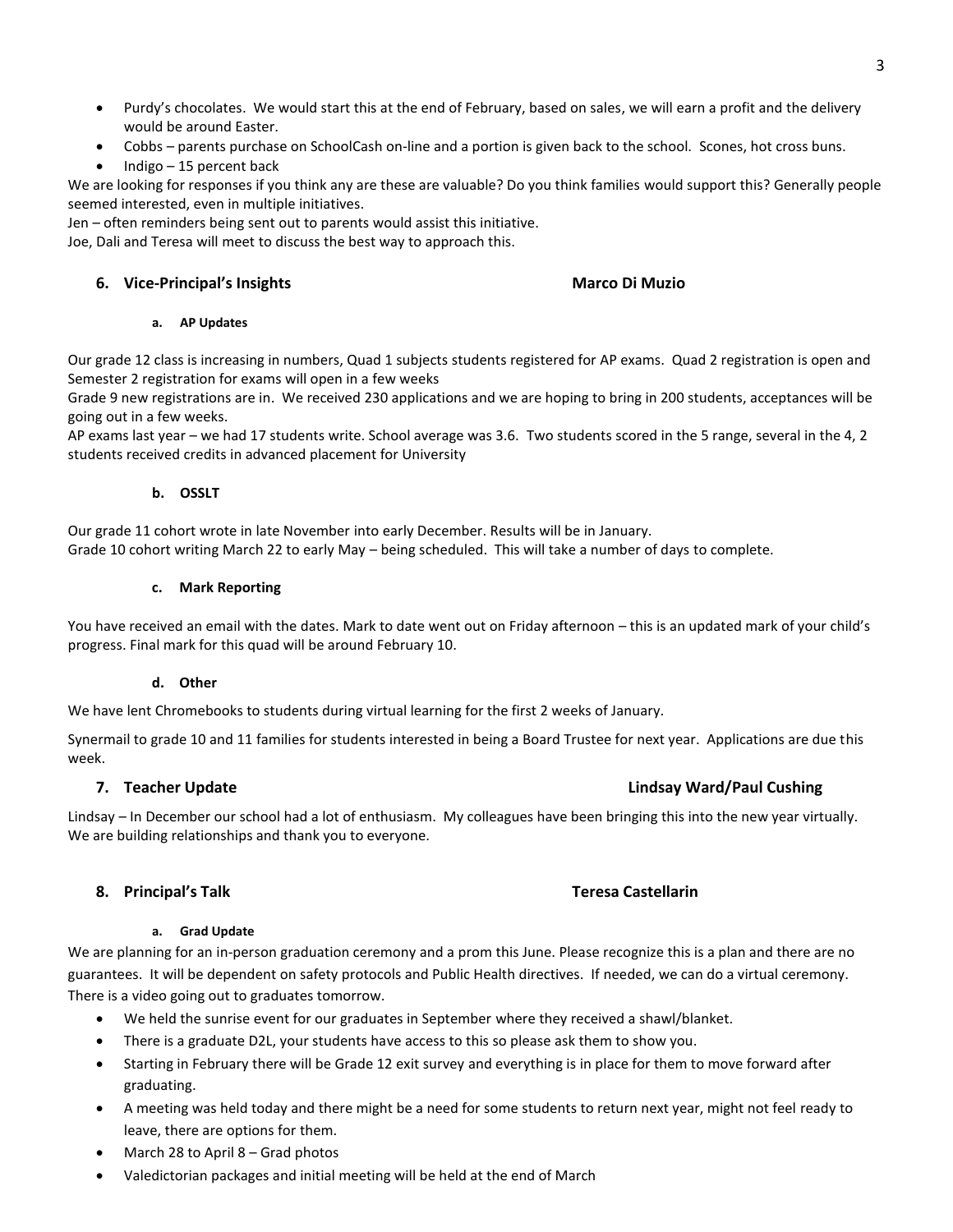- Volunteer hour submission
- Grad mass, formal BBQ outdoor event these are booked in June. Grade Sunset June 9, formal June 24, Ceremony June 28.
- Grade Committee DiPasquale, Moretta, Keats information will be given to Grade 12 graduates starting tomorrow.

We have a hand in the growth and development of your child, and we have a passion for teaching, coaching, getting to know them in a different way thru extra curriculars, we can't wait to return to this and to provide for our graduates.

#### **b. COVID Update**

- i. Address questions asked.
- The 3 ply student masks have not arrived in the building yet.
- Steps are being taken to return to a Semester (4 classes per day) in February which is dependent on Public Health safety protocols.
- Eating protocol if we return to in-person on Monday we will follow the same protocol as before the Christmas break such as access to the cafeteria, lunch hour supervisors will be there
- Administration will be stressing how important it is that students wear masks. Only taking their mask off in class during snack break, in cafeteria only when eating. We take this direction from our Superintendent and the Public Health Department.
- We had extra tables in the Atrium we can do this again to distance students.
- We have not been given direction about sports, what we will be allowed to run and what are the new protocols in place.
- We will be having a virtual assembly for all students reviewing protocols.
- Rapid antigen tests were distributed in December, not sure if we will be receiving any more.
- Students that are ill while at school and develop symptoms will be sent home. Ontario Covid screening has been updated by the government in the last few days and our expectation is that students and staff continue to complete the screening every day.
- Uniform drop off we will be accepting used uniforms at the end of June from graduating grade 12 students.

#### **c. Student Equity & Inclusivity Committee**

We have formed a very active group, students taking a real voice regarding anti-black racism, 2SLGBTQ+, ensuring that HT is a community that is welcoming, we are all individuals, and to feel safe coming to HT. Teresa is working diligently with our students to ensure this. We are committed to this and once we have defined our focus the student leaders will present it.

# **9. New Business**

#### **Chaplains update**

Quad 2 – we held an Advent liturgy which was a prerecorded video run by our SHIELD members. Thanks to Father Jerry from MMOG who shared the gospel and reflection. We held Christmas initiatives, social justice and culture clubs, snowflake and Christmas cards for long term care homes. Social justice club supported 6 charities (The Women's Centre of Halton, Good Shepherd Centre, Scott Mission, Kerr Street Mission, Shifra home, Canadian Food for Children) and divided the homerooms into 10 or 12 classes, students and staff brought items to school and then delivered to the charities.

Classes also held a Toonie drive in support of St. Vincent de Paul of St. Michaels parish and we raised \$2,000.00

Our Chaplain has a virtual start to the day starting at 8:25 am, Lord's prayer, land acknowledgment, and announcements.

Grade 12 retreats for Quad 2 will start next week, hopefully in person. We have held our grade 9 and 10 retreats prior to Christmas.